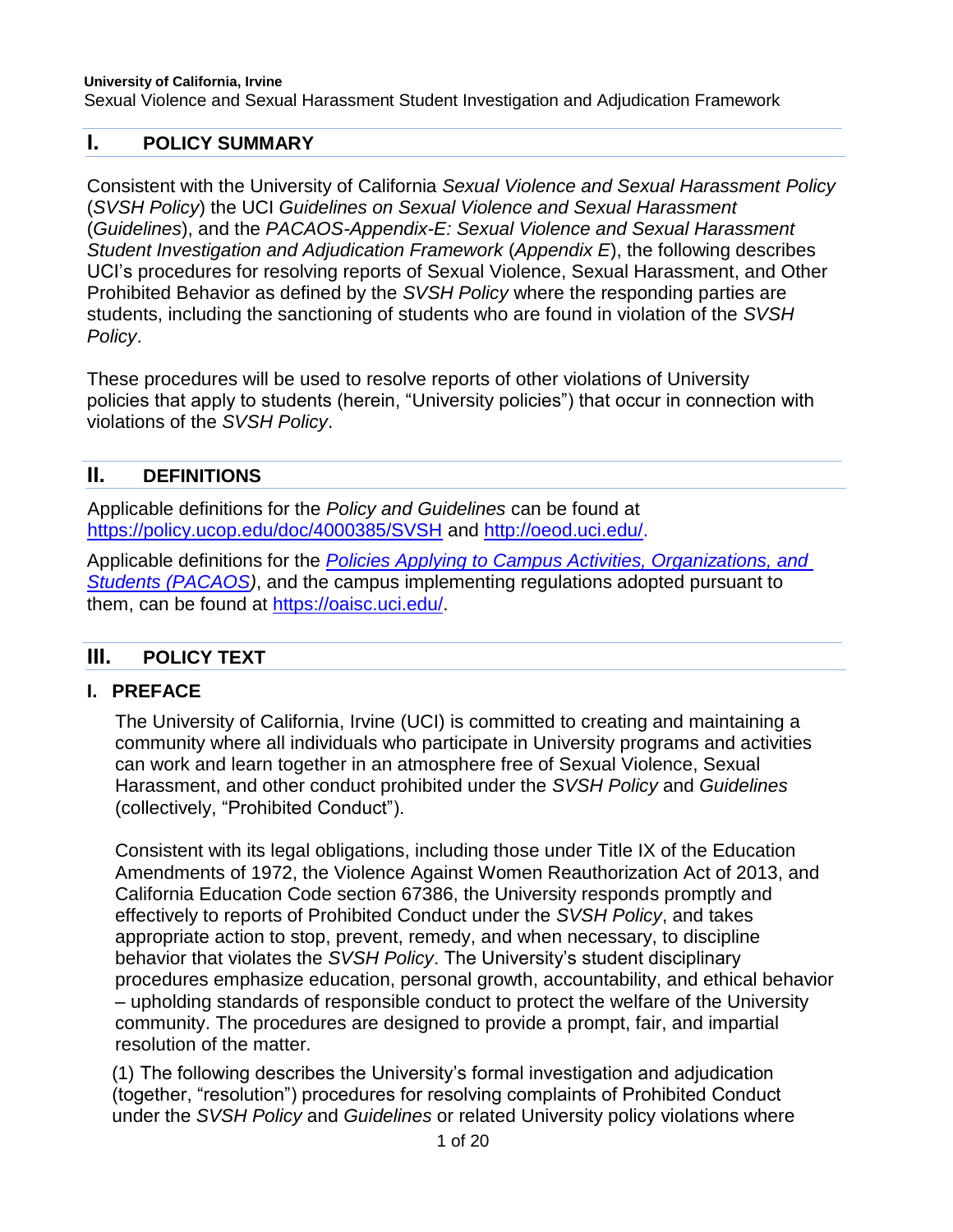Sexual Violence and Sexual Harassment Student Investigation and Adjudication Framework the responding parties ("Respondents" as defined in the *SVSH Policy*) are students, including the sanctioning of students where policy violations are determined to have occurred. Consistent with the *Policies Applying to Campus Activities, Organizations, and Students (PACAOS)* – 101.00, of the *Policy on Student Conduct and Discipline*, these procedures also apply to applicants who become students, for offenses committed on campus and/orwhile participating in University-related events or activities that take place following a student's submittal of the application through their official enrollment; and (2) former students for offenses committed while a student.

## **II. RESOURCES RELATING TO SEXUAL VIOLENCE AND SEXUAL HARASSMENT (STAGE ONE)**

The Office of Equal Opportunity and Diversity (OEOD) is UCI's designated Title IX office responsible for receiving and responding to reports of Prohibited Conduct under the *SVSH Policy*. Confidential Resources, as defined by the *SVSH Policy* and *Guidelines*, also are available at each campus both before and after a person communicates with the Title IX office about potential violations of the *SVSH Policy*  and *Guidelines*. Confidential Resources are also available to a person who chooses not to communicate with the Title IX office. These Confidential Resources are not required to report Prohibited Conduct to the Title IX office.

The Office of Academic Integrity and Student Conduct (OAISC) is UCI's designated Student Conduct office responsible for adjudication under this framework.

## **III. REPORT OF AND RESPONSE TO PROHIBITED CONDUCT (STAGE ONE)**

- A. Consistent with the *SVSH Policy* and *Guidelines*, the University may consider any person who reportedly experienced Prohibited Conduct a "Complainant," whether or not they make a report or participate in the resolution process.
- B. The University will strive to honor the stated wishes of the Complainant concerning whether to move forward with an investigation. In accordance with the *SVSH Policy*  and *Guidelines*, if the Complainant requests that no investigation occur, the Title IX Office/OEOD will determine whether the allegations, nonetheless, require an investigation to mitigate a potential risk to the campus community. If the Title IX Office/OEOD begins a Formal Investigation despite the Complainant's request, it will provide Complainant with all information required by this and the *SVSH Policy*  and *Guidelines* unless Complainant states in writing that they do not want it.
- C. Throughout this resolution process, the University will offer support services for Complainants (through the CARE Advocate) and Respondents (through the Respondent Services Coordinator).
- D. The University will consider and implement interim measures throughout the process as appropriate to ensure the safety, well-being, and equal access to University programs and activities of its students. Interim measures include, but are not limited to: no contact orders; housing assistance; academic support and accommodations; and counseling. The University may place the Respondent on an Interim Suspension as appropriate and consistent with the *Policies Applying to Campus Activities, Organizations, and Students (PACAOS) –* 105.08 of the *Policy on Student Conduct and Discipline*.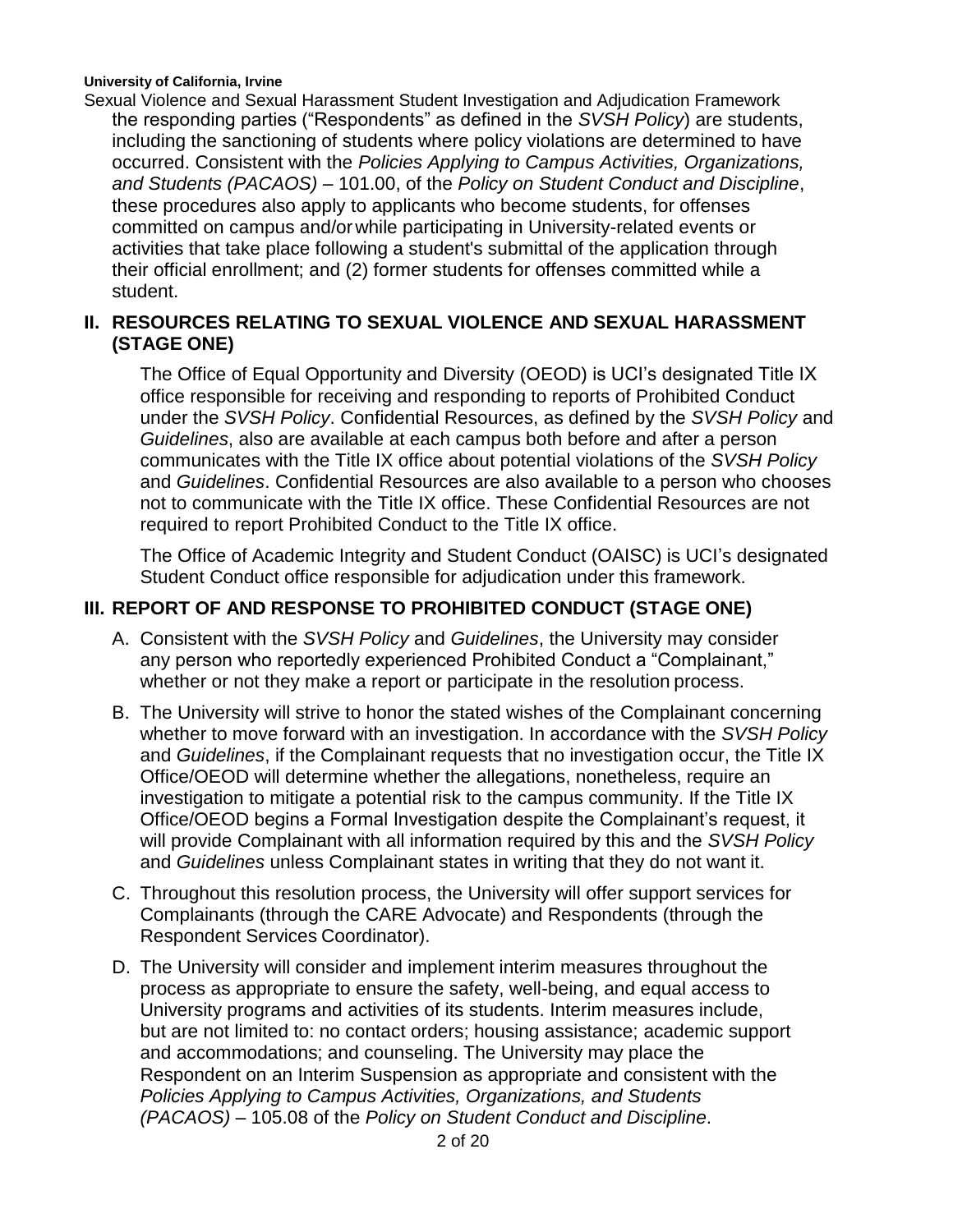- Sexual Violence and Sexual Harassment Student Investigation and Adjudication Framework E. At all stages of this process, the Complainant and Respondent (also known as the parties) have the right to an advisor and/or a support person of their choosing. The advisor and/or the support person may be any person (including an advocate, attorney, friend, or parent) who is not otherwise a party or a witness. The advisor's primary role is to provide guidance through the process. The support person's primary role is to provide emotional support. The advisor and/or the support person may not speak on behalf of a student or otherwise disrupt any meetings or proceedings in any manner. The University reserves the right to exclude an advisor and/or support person who does not abide by these procedures.
	- F. Neither the Complainant nor the Respondent is required to participate in the resolution process outlined in these procedures. The University will not draw any adverse inferences from a Complainant or Respondent's decision not to participate or to remain silent during the process. An investigator or hearing officer will reach findings and conclusions based on the information available. However, when a party selectively participates in the process – such as choosing to answer some but not all questions posed, or choosing to provide a statement only after reviewing the other evidence gathered in the investigation – an investigator or hearing officer may consider the selective participation in evaluating the party's credibility. In doing so, they should try to discern reasonable non-adverse explanations for the selective participation, including from the parties' own explanations, and determine whether the information available supports those explanations.
	- G. In all cases, including where the Complainant chooses not to participate or where there is no Complainant as provided for in the *SVSH Policy* and *Guidelines*, the University's role is neutral, and it will conduct any fact-finding and sanctioning without taking the position of either party.
	- H. The campus Case Management Team (CMT) will track all stages of the resolution process under these procedures.
	- I. All University officials involved in this resolution process will be trained to carry out their roles in an impartial manner in keeping with trauma-informedpractices.
	- J. The standard of proof for fact-finding and determining whether a policy violation(s) occurred is Preponderance of Evidence, as defined by the *SVSH Policy* and *Guidelines*. A Respondent will not be found responsible for a violation of the *SVSH Policy* and/or other University policies unless the evidence establishes it is more likely than not that they violated the *SVSH Policy* and/or other University policies.
	- K. The Title IX Officer may extend any deadlines contained herein consistent with the *SVSH Policy* and *Guidelines* as applicable, and for good cause shown and documented. The Complainant and Respondent will be notified in writing of any extension, the reasons for it, and projected new timelines.
	- L. The Title IX Office/OEOD and the Office of Academic Integrity and Student Conduct (OAISC) will consider requests from parties and witnesses for disabilityrelated accommodations.
	- M. The Title IX Office/OEOD, and OAISC will consider requests from parties and witnesses for language interpretation.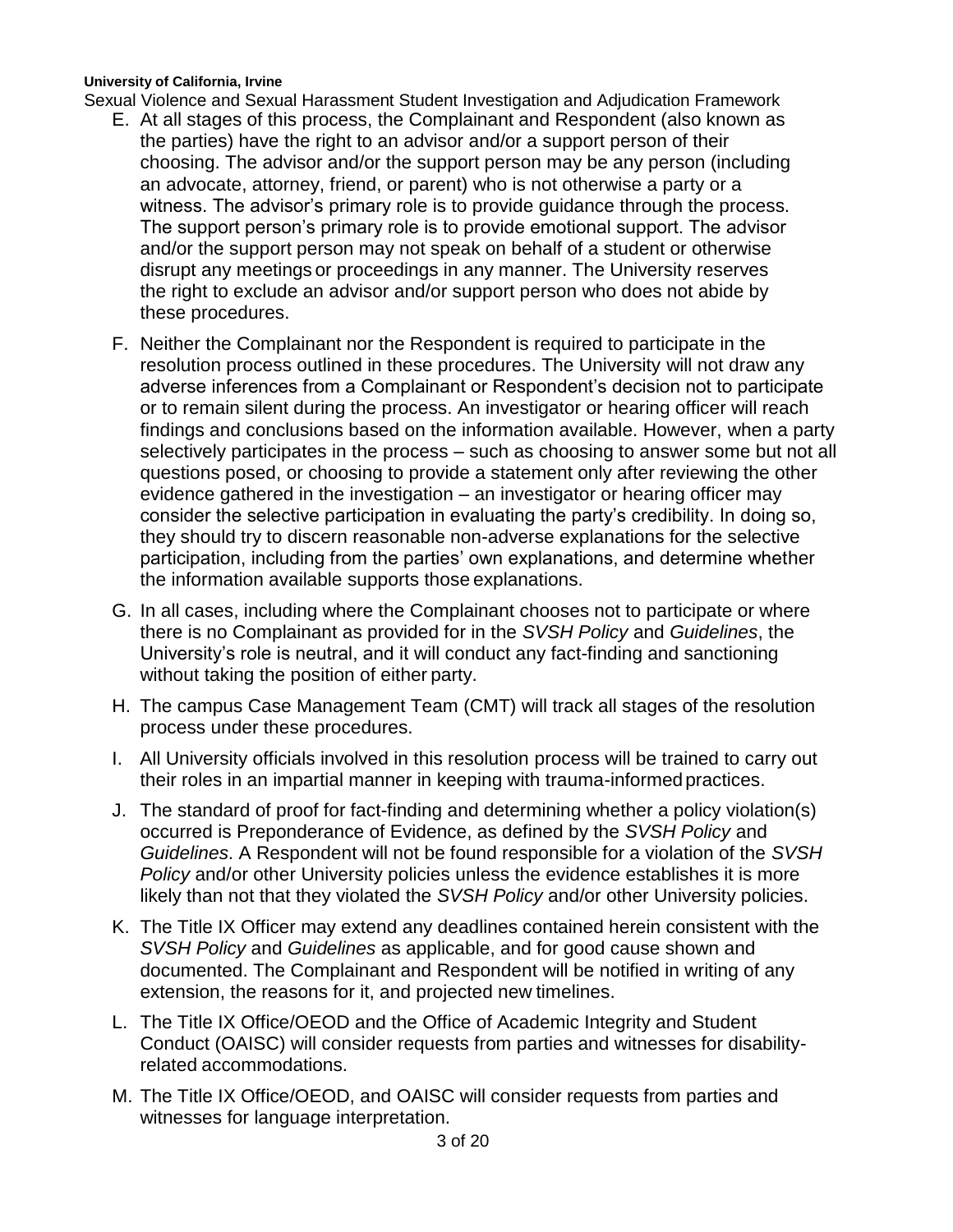**University of California, Irvine**  Sexual Violence and Sexual Harassment Student Investigation and Adjudication Framework **IV. FORMAL INVESTIGATION OF REPORT OF PROHIBITED CONDUCT (STAGE TWO)**

- **A. Commencing a Formal Investigation.** Upon receipt of information about alleged Prohibited Conduct, the Title IX Officer/OEOD will determine, consistent with the *SVSH Policy* and *Guidelines*, whether to initiate a Formal Investigation (see *SVSH Policy,* Sections V.A.4&5 and *Guidelines,* for the alternate paths that the Title IX Officer may instead determine to be appropriate).
- **B. Notice of Charges.** If a Formal Investigation will be conducted, the Title IX Officer/OEOD, after consulting with OAISC, will send written notice of the charges to the Complainant and Respondent. The written notice will include:
	- 1. A summary of the reported conduct that potentially violated the *SVSH Policy* and, where applicable, other University policy;
	- 2. the identities of the parties involved;
	- 3. the date, time, and location of the reported incident(s) (to the extent known);
	- 4. the specific provisions of the *SVSH Policy* and/or any other University policy potentially violated;
	- 5. a statement that the investigative report, when issued, will make factual findings and a preliminary determination regarding whether there has been a violation of the *SVSH Policy* and/or other University policy;
	- 6. a statement that the parties will each have an opportunity during the investigation to propose questions for the investigator to ask of the other party and witnesses;
	- 7. a statement that the factual findings and preliminary determination will be based on a Preponderance of Evidence standard;
	- 8. a summary of the resolution process, including the possible hearing, and the expected timeline;
	- 9. an admonition against Retaliation; and
	- 10. a summary of rights and resources available to the Complainant and Respondent.

At any point during the investigation, the Title IX Officer may amend the notice to add additional charges identified during the investigation. Any amended notice should include all the information described above.

- **C. Investigation Process.** The Title IX Officer will oversee the investigation and will designate an investigator to conduct a fair, thorough, and impartial investigation. Absent an extension for good cause, the investigator will typically complete the investigation within sixty (60) to ninety (90) business days from the date of the notice of charges.
	- 1. During the investigation, the Complainant and Respondent will be provided an equal opportunity to meet with the investigator, submit evidence, identify witnesses who may have relevant information, and propose questions for the investigator to ask the other party and witnesses. The investigator has discretion to determine which witnesses to interview and what questions to ask, and may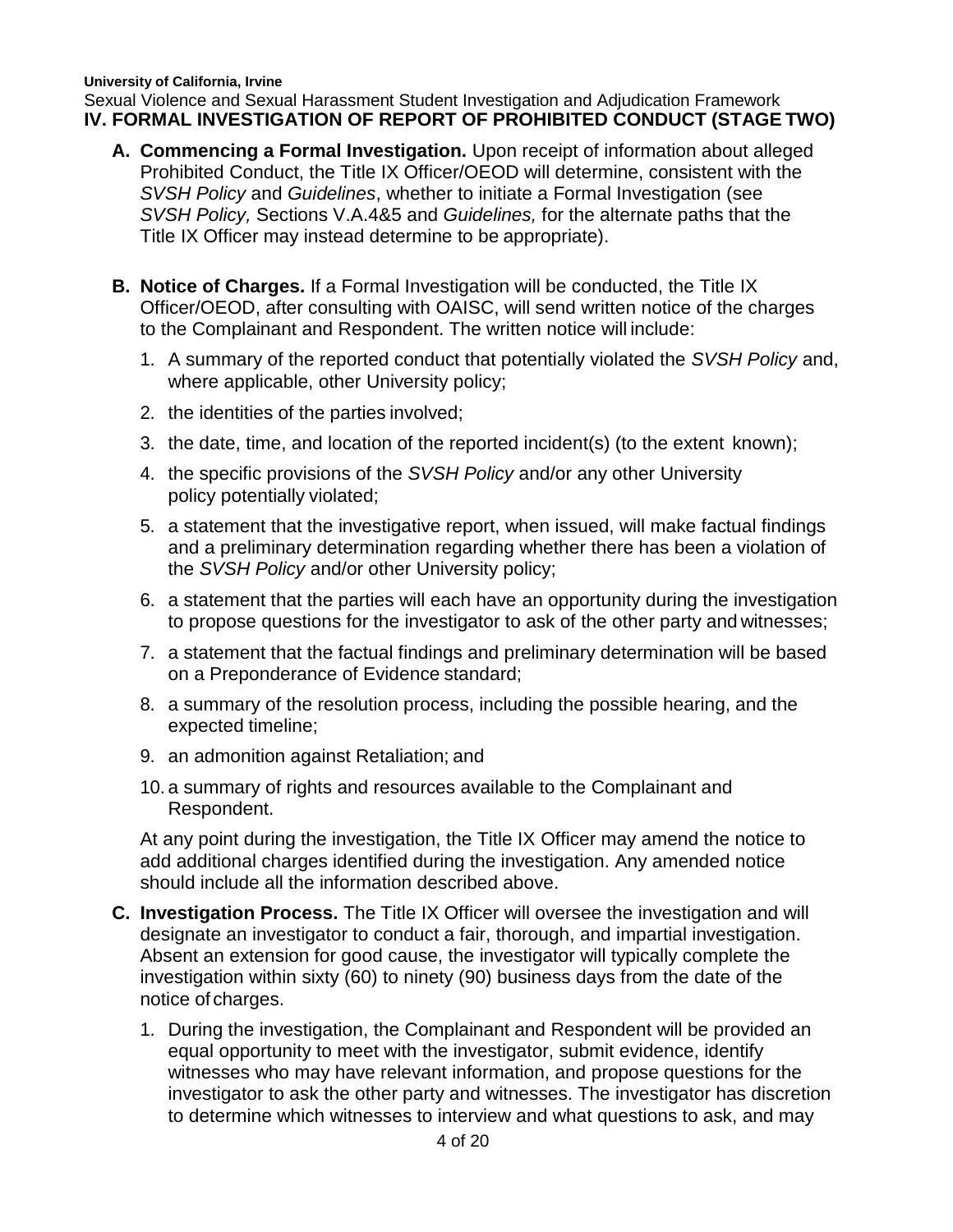- Sexual Violence and Sexual Harassment Student Investigation and Adjudication Framework decline to ask questions that are, for example, repetitive, harassing or not relevant to whether the reported violation(s) occurred.
	- 2. The investigator will meet separately with the Complainant, Respondent, and witnesses, and will gather other available and relevant evidence. The investigator may follow up with the Complainant, the Respondent, and witnesses as needed to clarify any inconsistencies or evidence gathered during the course of the investigation.
	- 3. The investigator will generally consider all evidence they determine to be relevant and reliable. The investigator may determine and weigh the relevance of any witness or other evidence to the findings and may exclude evidence that is irrelevant or immaterial.
		- a. The investigator will generally consider direct observations and reasonable inferences from the facts.
		- b. The investigator will generally not consider statements of personal opinion as to anyone's general reputation or any character trait.
		- c. The investigator may consider prior or subsequent conduct of the Respondent in determining pattern, knowledge, intent, motive, or absence of mistake. For example, evidence of a pattern of Prohibited Conduct or other conduct prohibited by University policies by the Respondent, either before or after the incident in question, regardless of whether there has been a prior finding of an *SVSH Policy* or other policy violation, may be deemed relevant to the determination of responsibility for the Prohibited Conduct or related University policy violation under investigation.
		- d. The investigator will not, as a general rule, consider the sexual history of a Complainant or Respondent. However, in limited circumstances, sexual history may be directly relevant to the investigation.
			- i. For example, while the investigator will never assume that a past sexual relationship between the parties means the Complainant consented to the specific conduct under investigation, evidence of how the parties communicated consent in past consensual encounters may help the investigator understand whether the Respondent reasonably believed consent was given during the encounter under investigation. Sexual history might also be relevant to explain an injury, show a pattern of behavior by Respondent in accordance with Section
			- ii. IV.C.3.c. of *Appendix E*, or resolve another issue of importance in the investigation. Sexual history evidence that is offered to show a party's reputation or character will never be considered for that purpose.
			- iii. The investigator will consider proffered evidence of sexual history, and provide it to the parties for review only if the investigator determines it is directly relevant. The investigator will inform the parties of this determination.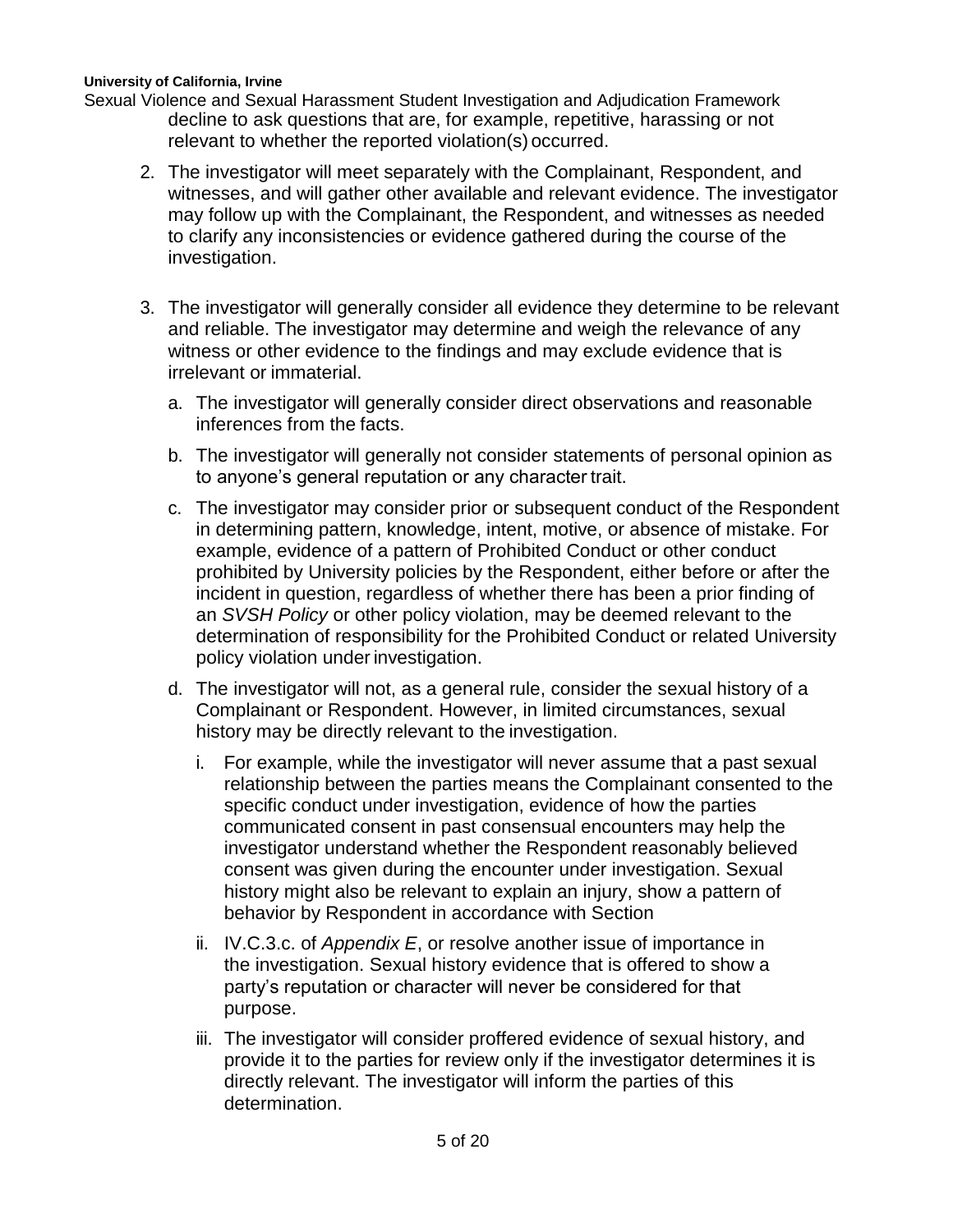- Sexual Violence and Sexual Harassment Student Investigation and Adjudication Framework **D. Coordination with Law Enforcement.** When a law enforcement agency is conducting its own investigation, the investigator should coordinate their factfinding efforts with the law enforcement investigation in accordance with the *SVSH Policy* and *Guidelines.* A reasonable delay resulting from such coordination may be good cause for extending the timelines to complete the investigation. If so, the delay will be communicated and documented in accordance with the *SVSH Policy*  and *Guidelines*.
	- **E. Opportunity to Review and Respond.** Before the investigator concludes the investigation and finalizes a written report, both Complainant and Respondent will have an equal opportunity to review and respond to the evidence that the investigator has deemed relevant, including relevant evidence that weighs against finding a policy violation(s). This is true regardless of whether a party has participated in the investigation. This review will also include a summary of relevant statements made by the parties and any witnesses. The Title IX Officer/OEOD will ensure that this review occurs in a manner designed to protect the privacy of both parties. The Title IX Officer/OEOD will designate a reasonable time for this review and response by the parties that, absent good cause found by the Title IX Officer, will not exceed five (5) business days.
	- **F. Investigation Report.** The investigator will prepare a written report that includes the factual allegations and alleged policy violations, statements of the parties and witnesses, a summary of the evidence the investigator considered, findings of fact, credibility determinations when appropriate, an analysis of whether a policy violation has occurred, and a preliminary determination regarding whether there are any policy violations. The investigator may consult with OAISC, Human Resources, Academic Personnel, or other relevant offices on the preliminary determinations regarding violations of University policies other than the *SVSH Policy*. If credibility determinations were not necessary to reach the findings and preliminary policy determinations, the report will so note and explain why. If the Complainant or Respondent offered witnesses or other evidence that was not considered by the investigator, the investigation report will include an explanation of why it was not considered. The investigation report should also indicate when and how the parties were given an opportunity to review the evidence.

# **G. Issuance of Notice and Report.**

- 1. Upon completion of the Title IX Investigation, the Title IX Officer/OEOD will provide to the Complainant and the Respondent (a) written notice of the factual findings and preliminary determinations, and (b) the investigation report. The investigation report may be redacted to protect privacy. The Title IX Officer/OEOD will provide OAISC with the written notice and an unredacted copy of the investigation report (unless redactions are required by law or policy).
- 2. The notice of the factual findings and preliminary determinations will include the following:
	- a. A summary statement of the factual findings and preliminary determinations regarding whether the *SVSH Policy* or other University policies have been violated;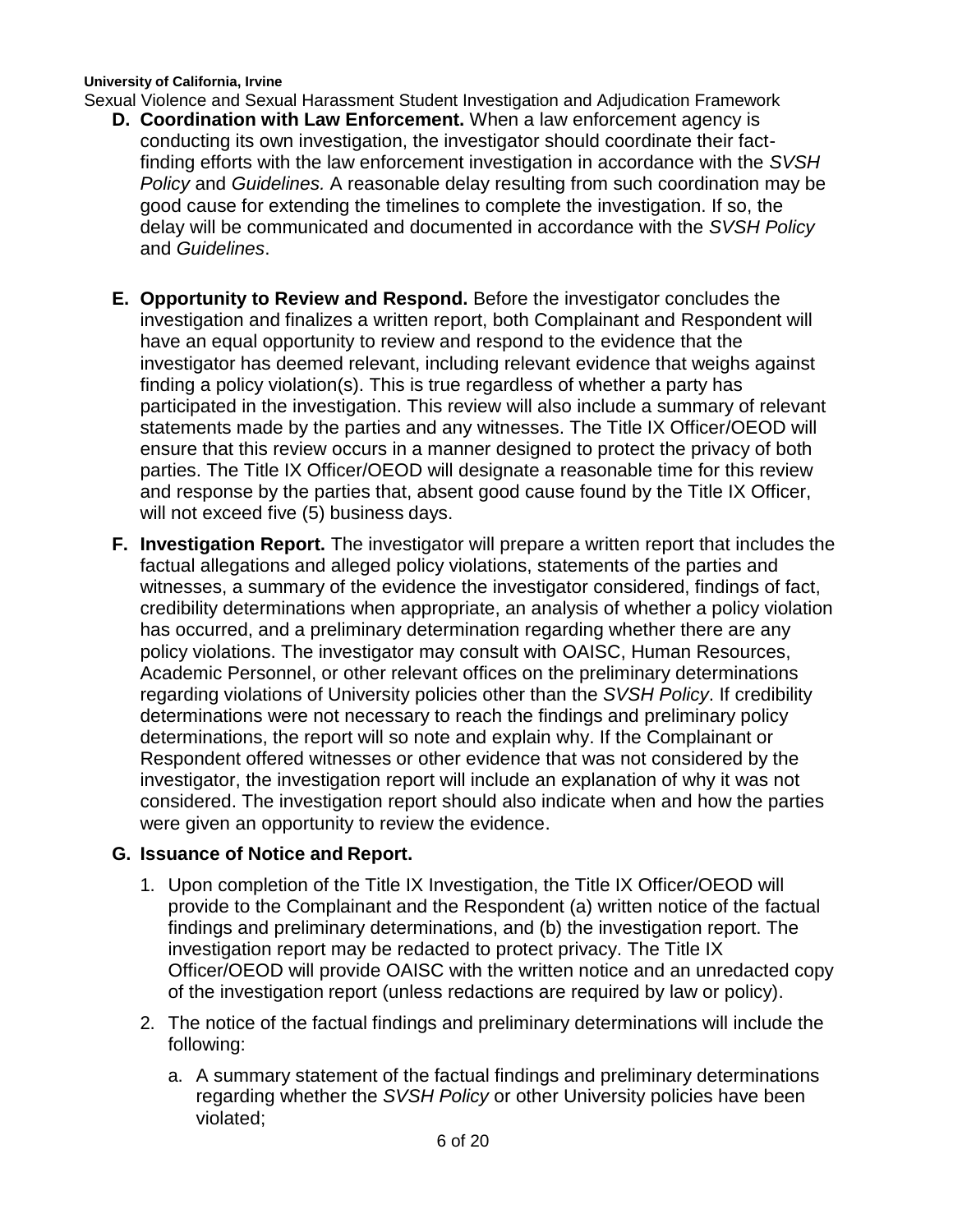Sexual Violence and Sexual Harassment Student Investigation and Adjudication Framework

- b. In cases where the investigator preliminarily determines a policy violation(s) occurred, an explanation of how the proposed sanction will be determined, including that each party will have an opportunity to provide input on sanctions through a meeting with OAISC and/or written statement (see Section V of *Appendix E*);
- c. A statement that if either party contests the investigator's preliminary determinations as to policy violation(s), or is presumed to contest, there will be a fact-finding hearing to determine whether the *SVSH Policy* or other University policies have been violated, after which OAISC will determine any sanctions;
- d. An explanation of the procedures and timeline for contesting the preliminary determination (see Section VI of *Appendix E*);
- e. A statement that if neither party contests the preliminary determination, they still will have the right to appeal the sanction, if any;
- f. An admonition against Retaliation; and
- g. An explanation of any interim measures that will remain in place.
- **H. Access to Certain Investigation Records.** After issuance of the investigator's written report, the investigation file, consisting of the investigation report and exhibits (as documented in the investigation report), will be retained by the Title IX Office/OEOD (consistent with University retention practices) and made available to the parties for inspection upon request. It may be redacted to protect privacy.
- **V. PROPOSED SANCTION (STAGE TWO)** In cases where the investigator preliminarily determines a policy violation occurred:
	- **A. Party Input.** Either party may schedule a meeting with and/or submit a written statement to OAISC to provide input on sanctions. A party intending to do so will, within three (3) business days of receiving the notice of preliminary determination, either contact OAISC to schedule the meeting or submit the written statement to that office.
	- **B. OAISC Proposed Sanction.** OAISC will review the report, the evidence deemed relevant by the investigator as documented in the report, the preliminary determinations, respondent's prior conduct record, any comment on sanctionsfrom the parties (received either in person or in writing), and any other information relevant to the factors described in Section IX of *Appendix E*, and will determine a proposed sanction. OAISC will propose a sanction in all cases where there is a preliminary determination that the policy was violated, regardless of whether the preliminary determination is contested.
	- **C. Notification.** OAISC will notify the parties of the proposed sanction and supporting rationale within fifteen (15) business days of the notice of investigative findings and preliminary determination.
	- **D. Student Conduct Meeting.** When possible, a party's meeting with OASIC to provide input on sanctions will be combined with the meeting contemplated in Section VI.A of Appendix E.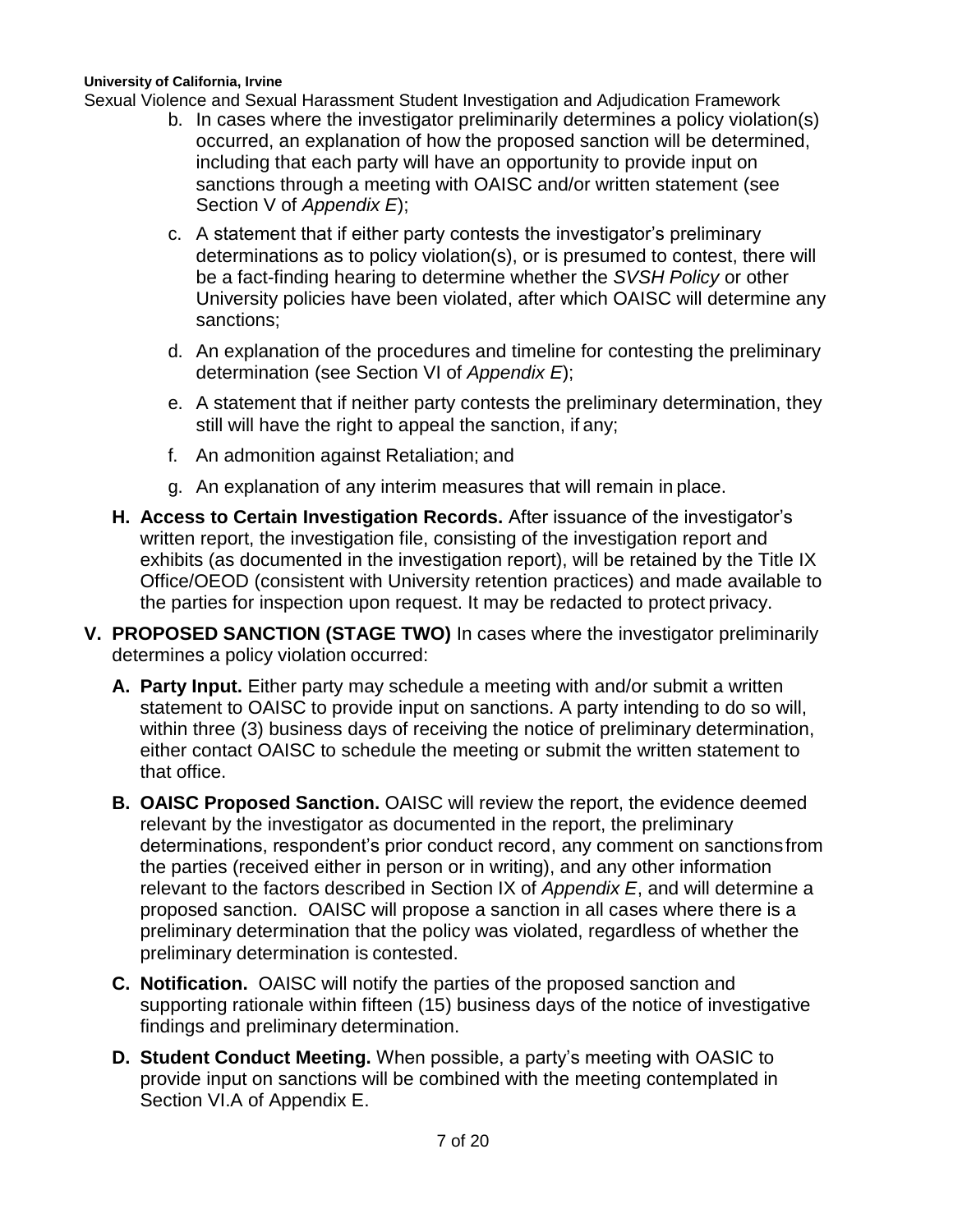## **(STAGE THREE)** If either party contests the investigator's preliminary determinations as to whether or not the policy was violated, there will be a fact-finding hearing to determine whether the *SVSH Policy* or other University policies have been violated, after which OAISC will

# determine any sanctions. **A. Opportunity to Discuss Options.**

If either party wishes to discuss the possibility of contesting and the implications of contesting or not contesting the preliminary determination, including the hearing that will result if either party contests, they may discuss their options with OAISC (even if the investigator's preliminary determination was that no policy violation occurred). If either party wishes to meet with OAISC, they will contact OAISC within three (3) business days of receiving the notice of preliminary determination to schedule the meeting.

- **B. Preliminary Determination That Policy Violation Occurred and Presumption That Respondent Contests in Certain Cases.** When the investigator preliminarily determines that a policy violation(s) occurred:
	- 1. Either party may contest the preliminary determination within twenty (20) business days of the notice of investigative findings and preliminary determination. If either party contests within this time-period, then the matter will proceed to a hearing to determine if a policy violation occurred.
	- 2. In cases where OAISC proposes suspension or dismissal:
		- a. Respondent is presumed to contest the preliminary determination unless Respondent provides OAISC with a written acknowledgment stating that Respondent does not contest, accepts the preliminary determination, and waives their right to a hearing.
		- b. If Respondent does not provide OAISC the written acknowledgment during the twenty (20) business days, then the matter will proceed to a hearing to determine if a policy violation occurred.
		- c. If Respondent does provide the written acknowledgment, and Complainant does not contest during the twenty (20) business days, then the preliminary determination regarding policy violation(s) becomes final, and OAISC will impose the proposed sanction, and the parties will have the right to appeal the sanction.
		- d. If Respondent does provide the written acknowledgment, and Complainant contests during the twenty (20) business days, then the matter will proceed to a hearing to determine if a policy violation occurred.
	- 3. In cases where OAISC does not propose suspension or dismissal:
		- a. If either party informs OAISC that they contest during the twenty (20) business days, the matter will proceed to a hearing to determine if a policy violation occurred.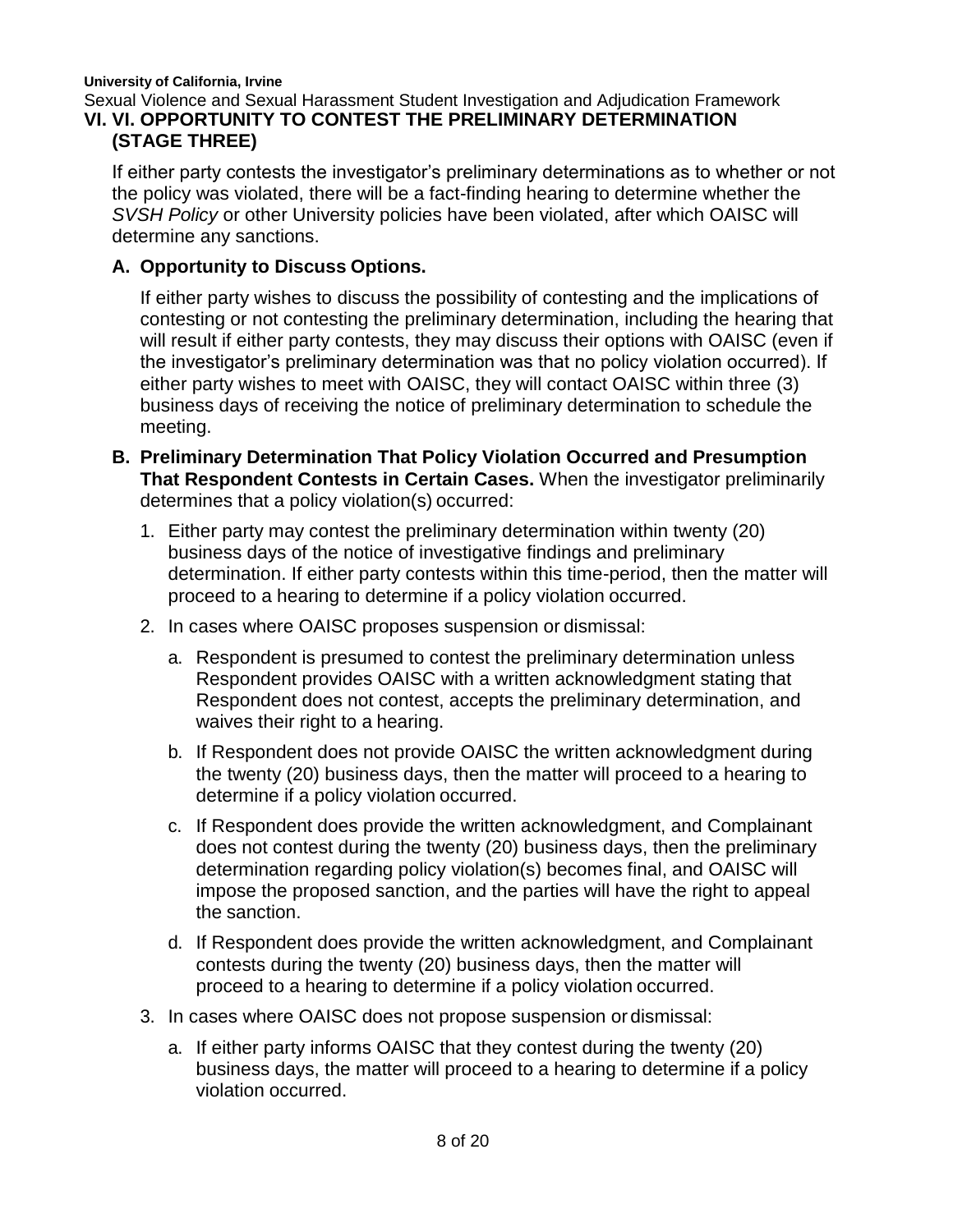Sexual Violence and Sexual Harassment Student Investigation and Adjudication Framework

- b. If neither party informs OAISC that they contest during the twenty (20) business days, then the preliminary determination regarding policyviolation(s) becomes final, and OAISC will impose the proposed sanction, and the parties have the right to appeal the sanction.
- 4. A party wishing to affirmatively contest the preliminary determination must notify OAISC of their decision within the twenty (20) business days, even if the other party has already contested or is presumed to contest.

## **C. Preliminary Determination That No Policy Violation Occurred.**

When the investigator does not preliminarily determine that there was a policy violation(s):

- 1. Either party may contest the preliminary determination within twenty (20) business days of the notice of investigative findings and preliminary determination. If either party informs OAISC that they contest during this time period, then the matter will proceed to a hearing to determine if a policy violation(s) occurred.
- 2. A party wishing to contest the preliminary determination must notify OAISC of their decision within the twenty (20) business days, even if the other party has already contested.
- 3. If neither party informs OAISC that they contest during the twenty (20) business days period, then the preliminary determination that no policy violation occurred becomes final.

# **D. Consideration of Consolidation of Related Cases**

Where a case arises out of substantially the same set of factual allegations as another case in the student resolution process (for example, where multiple Complainants or Respondents are involved in the same incident), or where it involves the same Complainant and Respondent, the Title IX officer has discretion to coordinate or combine the investigation and/or adjudication of those cases.

### **E. Notice of Hearing or No Hearing**

- 1. If any party contests the preliminary determination, OAISC will notify both parties within five (5) business days that there will be a hearing. The other party will still have the remainder of the allotted twenty (20) business days to also contest the determination (or, in a case where the presumption of a hearing applies, to indicate that they do not want a hearing). After the allotted twenty (20) business days for contesting has elapsed, or each party has indicated their position on contesting, whichever comes first, OAISC will notify the parties that there will be a hearing. The notice of hearing will indicate each party's position on contesting and include a summary of the hearing procedures.
- 2. Alternatively, if no party contests or is presumed to contest the preliminary determination, OAISC will notify the parties that there will be no hearing. This notice will indicate that OEOD's preliminary determination as to policy violation(s) is final, and that OAISC is imposing the proposed sanction (if any); and that the parties have the right to appeal the sanction.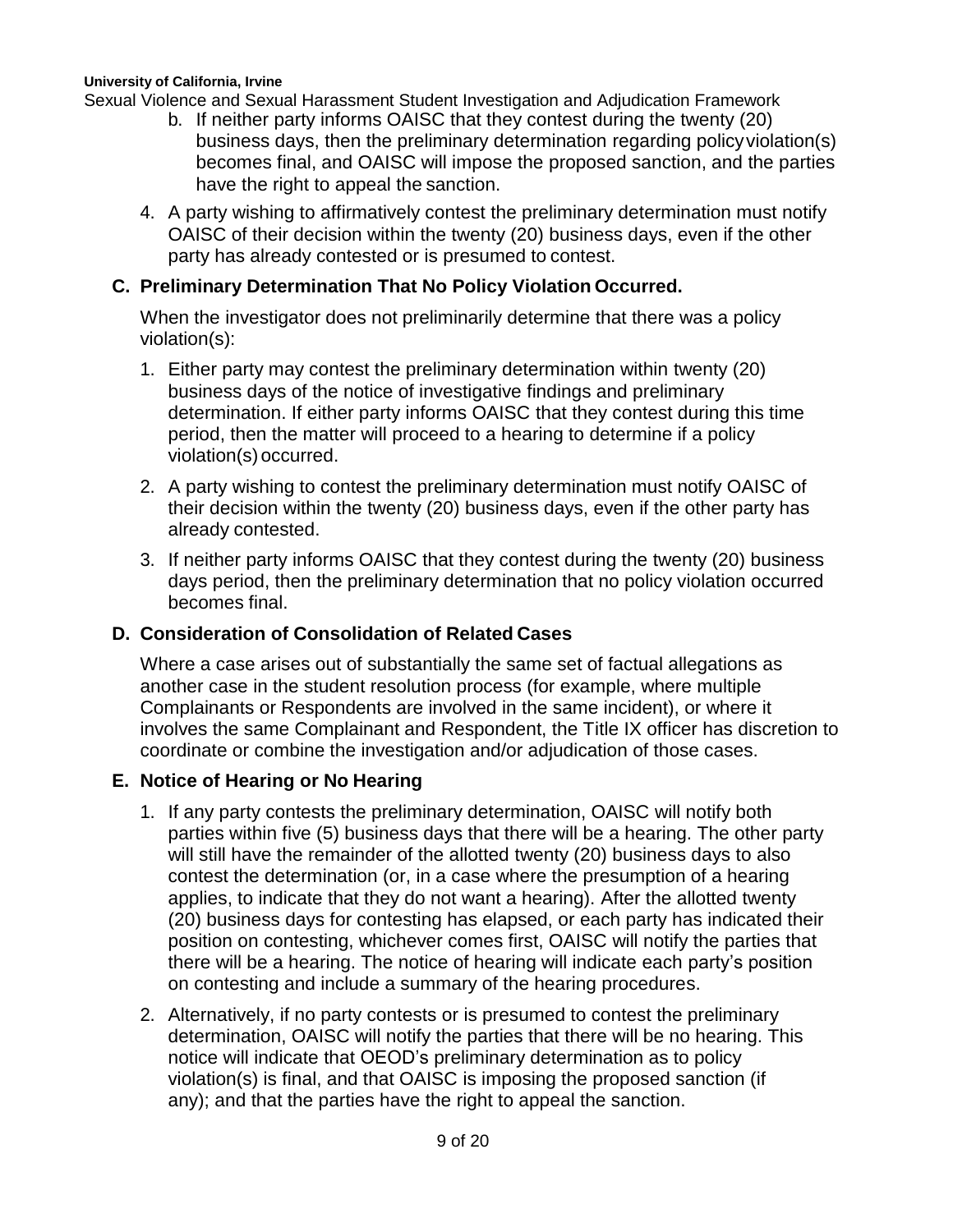**University of California, Irvine**  Sexual Violence and Sexual Harassment Student Investigation and Adjudication Framework **VII. HEARING TO DETERMINE POLICY VIOLATIONS (STAGE FOUR)**

**A. Fact-finding Hearing.** If either party contests, or is presumed to contest, the investigator's preliminary determinations, there will be a fact-finding hearing before a single hearing officer. The hearing is to determine whether a violation of the SVSH Policy (and any non-SVSH Policy violations charged in conjunction with them) occurred. The University's role in the hearing is neutral. The hearing officer will consider the relevant evidence available, including relevant evidence presented by the parties, in order to make factual findings and determine whether a policy violation occurred.

Parties may participate in the fact-finding Hearing in person (with or without a screen between the parties), remotely, or in another reasonable manner that is trauma-informed and provides due process.

## **B. Hearing Officer.**

- 1. The hearing officer may be a University employee or outside contractor. Regardless, they will be appropriately trained, with such training coordinated by the Title IX Officer.
- 2. The hearing coordinator will inform the parties of the hearing officer's identity. Within five (5) business days after the notification, the parties may request the hearing officer's disqualification on the basis of bias or conflict of interest.
	- a. For example, involvement in the case or knowledge of the allegations at issue prior to being selected as the hearing officer, or a close personal relationship with a party or expected witness in the proceeding could, depending on the circumstances, warrant disqualification of the hearing officer.
	- b. Employment by the University, or prior work for the University as a contractor, on its own, does not warrant disqualification.
	- c. The hearing officer's gender, gender identity, race, ethnicity, religion, sexual orientation or similar identifying characteristic, or the fact that they differ from those of any party, do not, on their own, warrant disqualification.
- 3. OAISC will decide any request for disqualification of the hearing officer and inform both parties of their decision and, if they determine to change hearing officers, the name of the new hearing officer.
- **C. Hearing Coordinator.** Each hearing will have a hearing coordinator, distinct from the hearing officer, who will manage the administrative and procedural aspects of the hearing.

### **D. Pre-Hearing Procedures.**

- 1. When a hearing is required under these procedures, the hearing officer and hearing coordinator will hold a separate meeting with each party, to explain the hearing process, address questions, begin to define the scope of the hearing, and address other issues to promote an orderly, productive and fair hearing.
	- 10 of 20 a. No later than five (5) business days before the pre-hearing meeting, each party will submit to the hearing officer a preliminary statement of what issues, if any,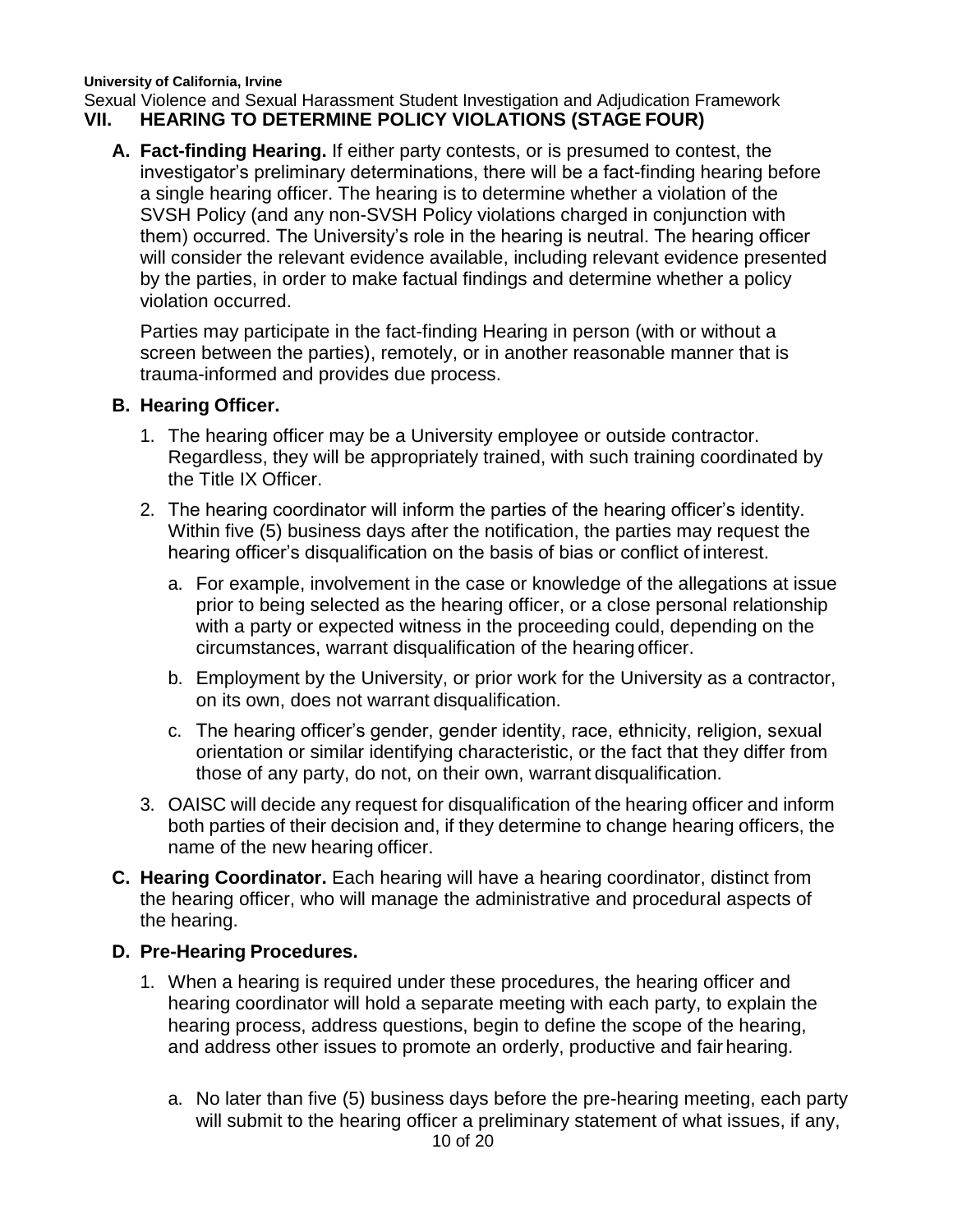Sexual Violence and Sexual Harassment Student Investigation and Adjudication Framework each considers to be disputed and relevant to the determination of whether a policy violation occurred, and the evidence they intend to present on each issue, including all documents to be presented, the names of all requested witnesses, and a brief summary of such witnesses' expected testimony. The parties will later have an additional opportunity to submit proposed evidence, see Section VII.D.3 of Appendix E.

- b. At the pre-hearing meeting, the hearing coordinator, hearing officer, and party will discuss the evidence the party has provided, to help identify and refine the issues to be decided at the hearing, which will inform the hearing officer's determination of the scope of the hearing.
- c. Each party should also come to the pre-hearing meeting prepared to schedule dates for the hearing.
- d. The hearing officer and/or coordinator will explain what to expect at the hearing, see Section VII.E. of Appendix E.
- e. The hearing officer and/or coordinator will also discuss measures available to protect the well-being of parties and witnesses at the hearing, asappropriate.
- f. Any party contesting (or presumed to contest) the investigator's preliminary determination regarding policy violation(s) is required to participate in the prehearing meeting.
- g. If a contesting (or presumed to be contesting) party does not participate in the pre-hearing meeting (or does not let the hearing coordinator know they need to reschedule in advance), the hearing coordinator will notify the party that they have two (2) business days to contact the hearing coordinator to reschedule. Absent extenuating circumstances, if the party does not contact the hearing coordinator within the two (2) business days, they will be presumed to no longer contest the investigator's preliminary determination. If the other party has not contested, there will be no hearing, and OAISC will notify the parties that the investigator's preliminary determination is final, and impose the proposed sanction. If the other party has contested, the hearing will proceed but the non-appearing party will be presumed to agree with the definition of the scope of the hearing.
- h. The party who is not contesting is encouraged, but not required, to participate in the pre-hearing meeting.
- 2. Within five (5) business days after concluding meetings with both parties (or determining that a non-contesting party has decided not to participate in the prehearing process), the hearing officer will determine what issues are disputed and relevant to the determination of whether a policy violation(s) occurred, and will notify the parties of the scope of the issues to be addressed at the hearing and the expected witnesses. The hearing officer has discretion to grant or deny, in whole or part, the parties' requests for witnesses. The hearing officer's determination of scope may include issues, evidence, and witnesses that the parties themselves have not provided.

Throughout the pre-hearing process, including in the notice of scope of hearing, the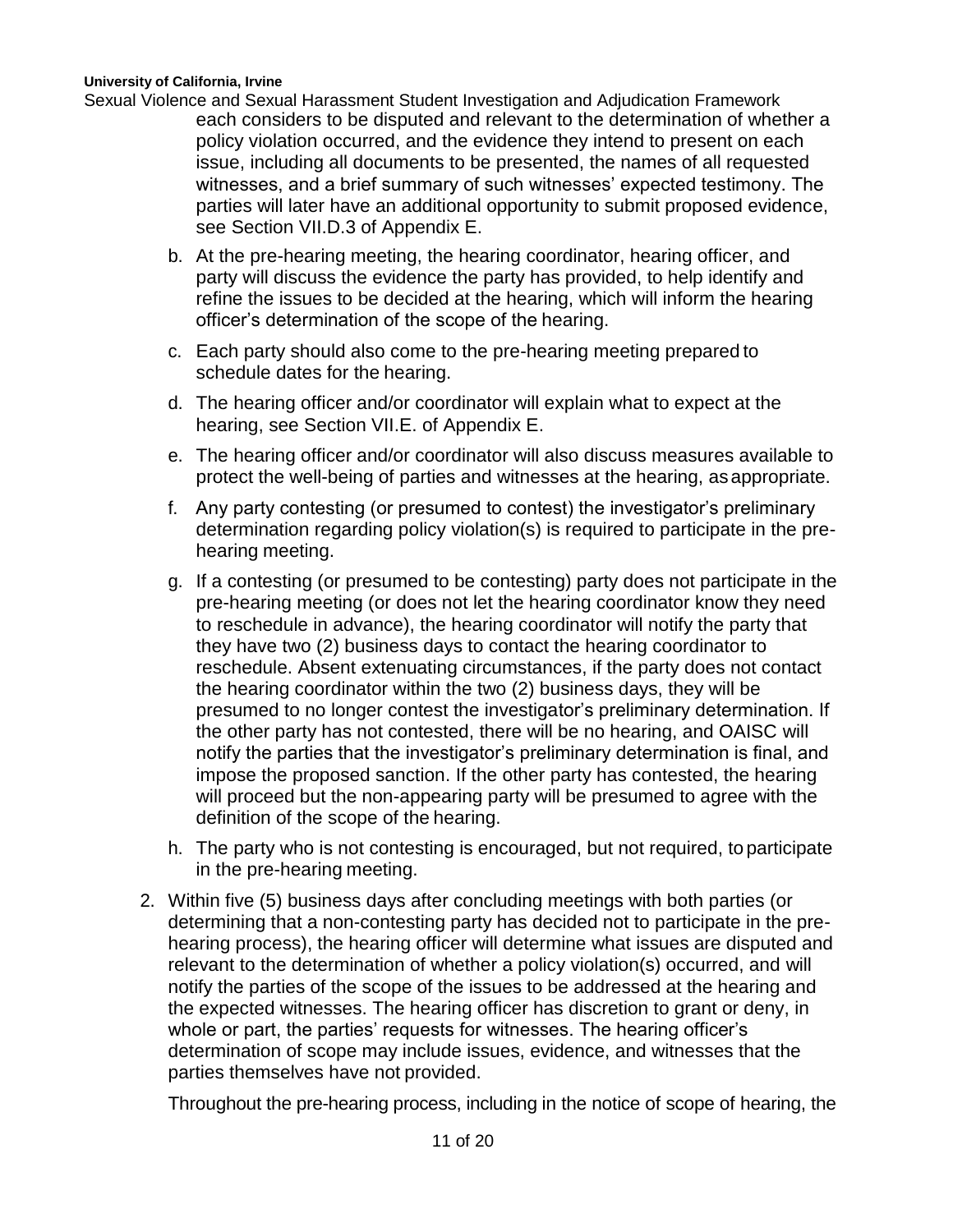Sexual Violence and Sexual Harassment Student Investigation and Adjudication Framework hearing officer will:

- a. Exclude evidence including witness testimony that is, for example, irrelevant in light of the policy violation(s) charged, or relevant only to issues not in dispute, or unduly repetitive;
- b. Decide any procedural issues for the hearing; and/or
- c. Make any other determinations necessary to promote an orderly, productive, and fair hearing.
- 3. Within five (5) business days after receiving the hearing officer's definition of scope, the parties may then submit additional information about the evidence, including witness testimony, that they would like to present.
- 4. Not less than ten (10) business days before the hearing, the hearing coordinator will send via email a written notice to the parties informing them of the hearing date, time, location, and procedures.
- 5. The hearing coordinator will ensure that the OEOD/Title IX investigator (or if not available, a representative from that office) will be available to testify during the hearing. Based on the hearing officer's determination, the hearing coordinator will request via email or other communication means, the attendance of all witnesses whose testimony is determined to be within the scope of the hearing. The University cannot compel parties or witnesses to testify in the hearing and their decision not to testify will not be a reason to cancel or postpone a hearing.
- 6. At least two (2) business days prior to the hearing, the parties will receive the hearing officer's confirmation of scope and evidence; copies of all the evidence that will be considered at the hearing that the hearing officer has received, including the investigation file and any other documents that will be considered; the names of expected witnesses and a summary of their expected testimony. If the hearing officer has excluded evidence (including witness testimony) that a party has requested to present, they will explain why. The hearing officer will also notify the parties of any procedural determinations they have made regarding the hearing. This material will also be provided to the Title IX Officer, for preservation of records.
- 7. The parties are encouraged to submit any questions for the other party and any expected witnesses to the hearing coordinator before the hearing with their evidence and witness submissions, but will not be limited to those questions at the hearing. These questions will not be shared with the other party or witnesses.

# **E. Hearing Procedures**

- 1. The hearing will be conducted in a respectful manner that promotes fairness and accurate fact-finding. The parties and witnesses will address only the hearing officer, and not each other. Only the hearing officer may question witnesses and parties.
- 2. Courtroom rules of evidence and procedure will not apply. The hearing officer will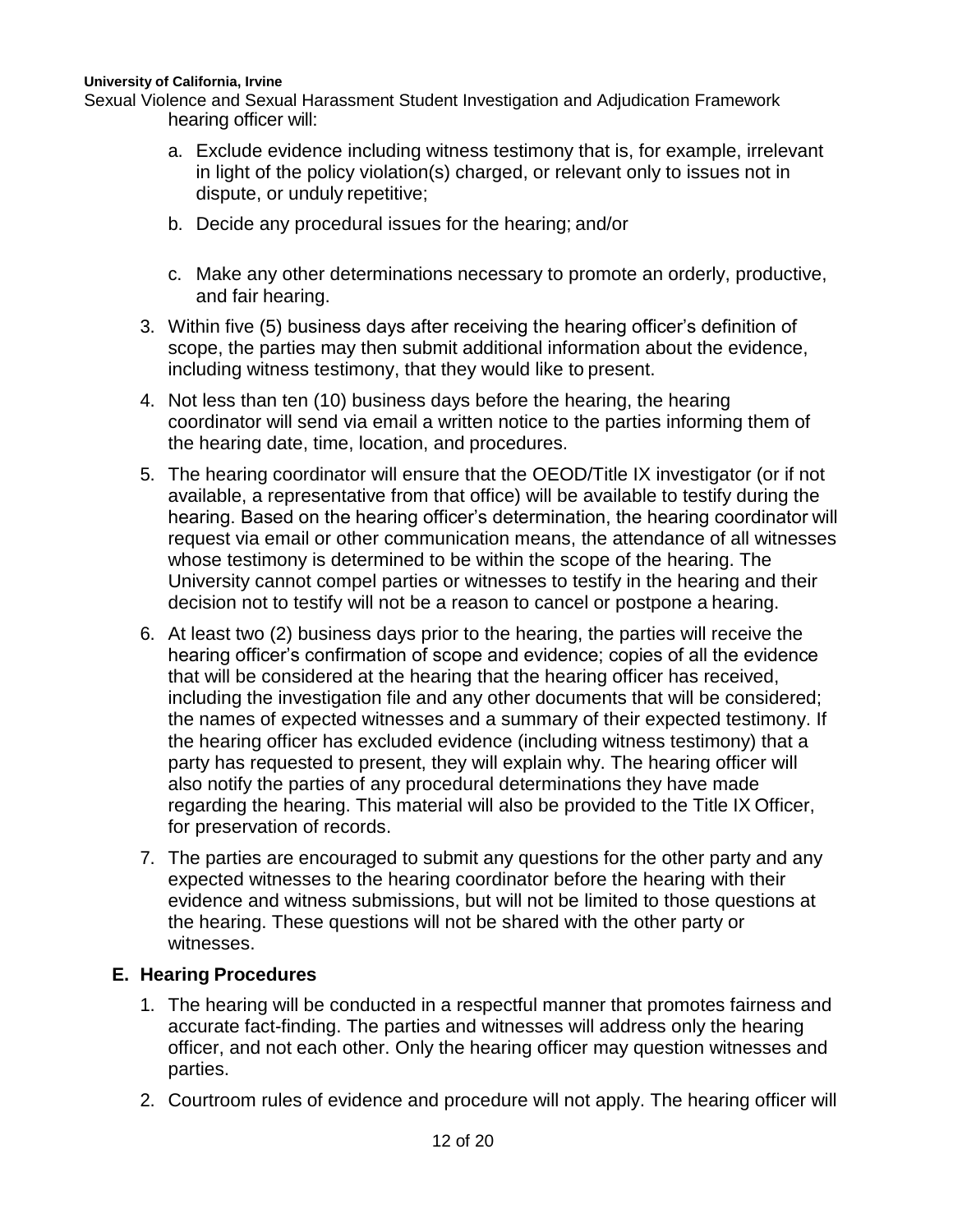Sexual Violence and Sexual Harassment Student Investigation and Adjudication Framework generally consider all evidence they determine to be relevant and reliable. The hearing officer may determine and weigh the relevance of any witness testimony or other evidence to the findings. The hearing officer will also follow the evidentiary principles in Appendix E. Throughout the hearing, the hearing officer will:

- a. Exclude evidence including witness testimony that is, for example, irrelevant in light of the policy violation(s) charged, or relevant only to issues not in dispute, or unduly repetitive,
- b. Decide any procedural issues for the hearing, and/or
- c. Make any other determinations necessary to promote an orderly, productive, and fair hearing.
- 3. All witnesses other than the parties will attend the hearing only for their own testimony.
- 4. The OEOD investigation file (report and exhibits) will be entered as evidence at the hearing. The hearing officer generally will rely on any finding in the report that is notdisputed.
- 5. In cases where the credibility of a witness is not central to the determination of a particular disputed issue and the witness does not appear at the hearing, the hearing officer may determine what weight to give to their statements from the investigation report.
- 6. The hearing officer will not draw adverse inferences from a party's decision to not participate in the hearing, or to remain silent during the hearing. However, they may consider a party's selective participation -- such as choosing to answer some but not all questions posed, or choosing to provide a statement only after reviewing the other evidence gathered in the investigation – when assessing credibility. See Section III.F of Appendix E.
- 7. The hearing officer will implement measures they deem appropriate to protect the well-being of parties and witnesses. For example, the hearing officer will allow separation of the parties, breaks, and the participation of advisors and/or support persons in accordance with these procedures.
- 8. The hearing officer will allow the parties and/or witnesses to be visually or physically separated during the hearing. This may include, but is not limited to, the use of a physical partition, a separate physical location, videoconference and/or any other appropriate technology. To assess credibility, the hearing officer must have sufficient access to the Complainant, Respondent, and any witnesses presenting information; if the hearing officer is sighted, then the hearing officer must be able to see the parties and witnesses.
- 9. The parties will have the opportunity to present the evidence they submitted, subject to any exclusions determined by the hearing officer. Generally, the parties may not introduce evidence, including witness testimony, at the hearing that they did not identify during the pre-hearing process. However, the hearing officer has discretion to accept or exclude additional evidence presented at the hearing.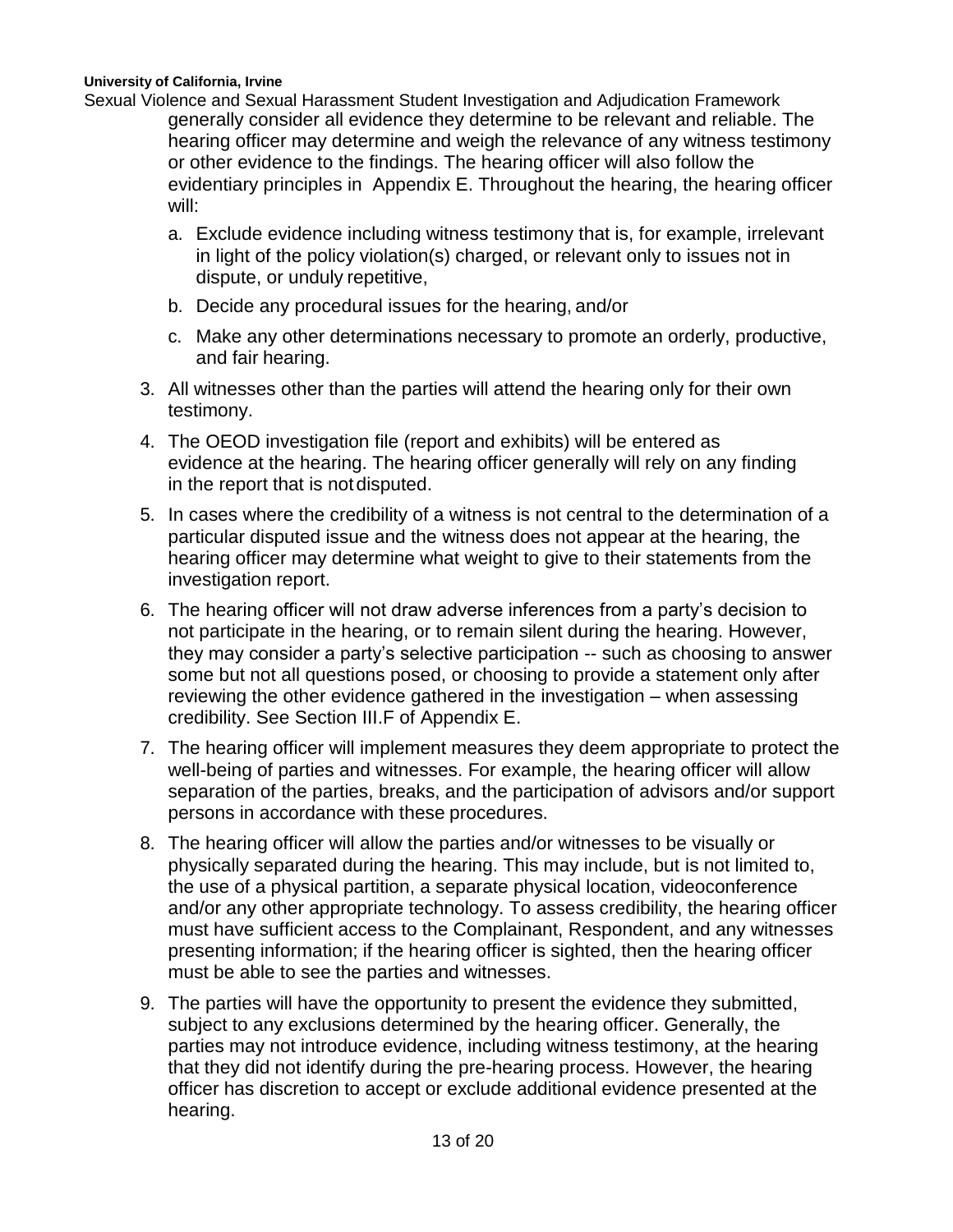Sexual Violence and Sexual Harassment Student Investigation and Adjudication Framework

- 10. The parties have the right to hear (or, if deaf or hard of hearing, to access through auxiliary aids for services) testimony of all individuals who testify at the hearing and to propose questions to be asked of all individuals who testify at the hearing. The parties may propose questions at the hearing by submitting them to the hearing officer.
- 11. The parties are expected not to spend time on undisputed facts or evidence that would be duplicative.
- 12. The hearing officer will determine the order of questioning. Unless they determine re-phrasing is necessary, the hearing officer will ask the questions as they are submitted by the parties and will not change them. The hearing officer may find it necessary to rephrase questions to, for example, prevent them from being harassing or for clarity. The hearing officer may also exclude questions that are unduly repetitive, clearly not relevant, harassing, or unduly time consuming. Whenever practical, the hearing officer will briefly state their reasons for excluding or rephrasing questions submitted by the parties.
- 13. The University will audio record the hearing.
- 14. The parties may have their advisors and support persons present throughout the hearing. See Section III.E of Appendix E.

### **F. Determination of Policy Violation**

- 1. *Standards for Deliberation.* The hearing officer will decide whether aviolation of the *SVSH Policy* (or other University policies) occurred based on a Preponderance of Evidence standard.
- 2. *Information Considered.* The hearing officer will take into account the investigative file and the evidence presented and accepted at the hearing. See also the principles in Section IV.C.3 in Appendix E. On any disputed and material issue, the hearing officer should make their own findings and credibility determinations based on all of the evidence before them.
- **G. Sanction.** If the hearing officer decides that any policy violation has occurred, they will send their determination and findings to OAISC within ten (10) business days of the hearing. Based on the hearing officer's findings and determinations, and other information relevant to sanctioning (see Section IX.D. of Appendix E), OAISC will determine an appropriate sanction.
- **H. Notice of Determination and Sanction.** Within fifteen (15) business days of the hearing, the hearing coordinator will send written notice to the Complainant and Respondent (with a copy to the Title IX Officer and OAISC) setting forth the hearing officer's determination on whether the *SVSH Policy* and/or other University policies have been violated, and, if so, OAISC's determination of any sanctions to be imposed. The written notice will include the following:
	- 1. The determinations of whether the *SVSH Policy* and *Guidelines* and/or other University policies have been violated,
	- 2. If so, a description of the sanctions;
	- 3. The findings on each disputed, material fact and an analysis of the evidence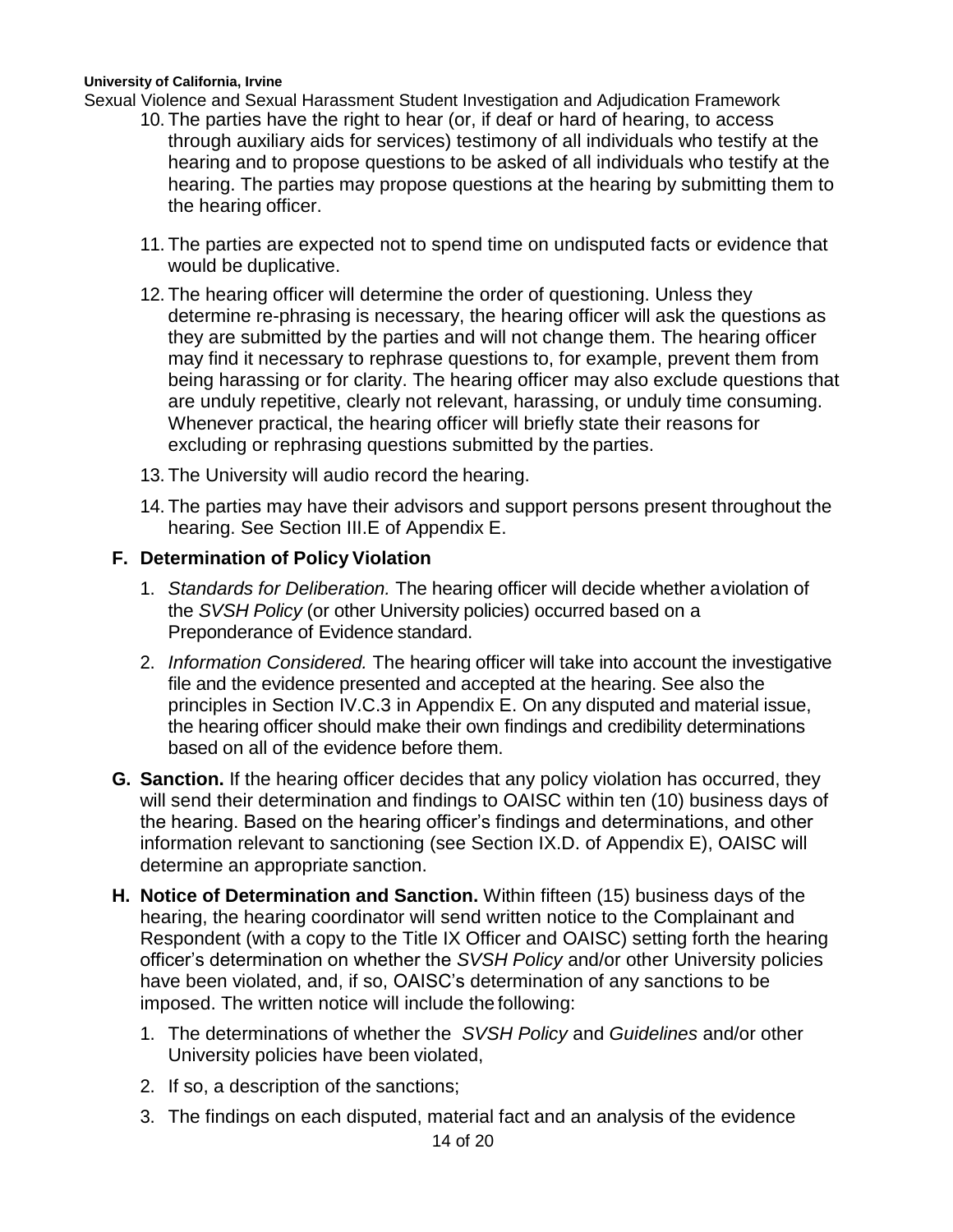Sexual Violence and Sexual Harassment Student Investigation and Adjudication Framework supporting the findings;

- 4. A summary of the facts found by the investigator that the parties did not dispute.
- 5. The rationale for the determination of each charge;
- 6. The rationale for any sanctions;
- 7. A statement of the right to appeal, grounds and timeframe for the appeal, the office to which the appeal must be submitted, and the procedure that the University will follow in deciding the appeal; and
- 8. An explanation that both the parties will receive a copy of any appeal submitted in accordance with these procedures.
- **I. Documentation of Hearing.** Throughout the pre-hearing and hearing process, the hearing coordinator will document the process's compliance with the procedures (including timeframes) in this section. After the notice of policy violation determination and any sanction has been finalized, the hearing coordinator will provide this documentation, along with all documents relating to the hearing, and the recording of the hearing, to the Title IX Officer/OEOD.

# **VIII. APPEAL PROCESS (STAGE FIVE)**

- **A. Equal Opportunity to Appeal.** The Complainant and Respondent have an equal opportunity to appeal the policy violation determination(s) and any sanction(s). The University administers the appeal process, but is not a party and does not advocate for or against any appeal.
- **B. Grounds for Appeal.** A party may appeal only on the grounds described in this section. The appeal should identify the reason(s) why the party is challenging the outcome under one or more of the available grounds.
	- *1.* In cases where there was a hearing, the following grounds for appeal apply:
		- a. There was procedural error in the hearing process that materially affected the outcome;
		- b. The determination regarding policy violation was unreasonable based on the evidence before the hearing officer; this ground is available only to a party who participated in the hearing; and
		- c. The sanctions were disproportionate to the hearing officer's findings.
	- *2.* In cases where there was no hearing, the parties may appeal on only one ground: that the sanctions were disproportionate to the investigator's preliminary determination regarding policy violations.

# **C. Commencing an Appeal.**

*1.* In cases where there was a hearing, an appeal must be submitted to the hearing coordinator within ten (10) business days following issuance of the notice of the hearing officer's determination and, if imposed, the disciplinary sanctions. The appeal must identify the ground(s) for appeal and contain specific arguments supporting each ground for appeal. OAISC will notify the other party of the appeal and, if the appeal includes the ground that the sanction is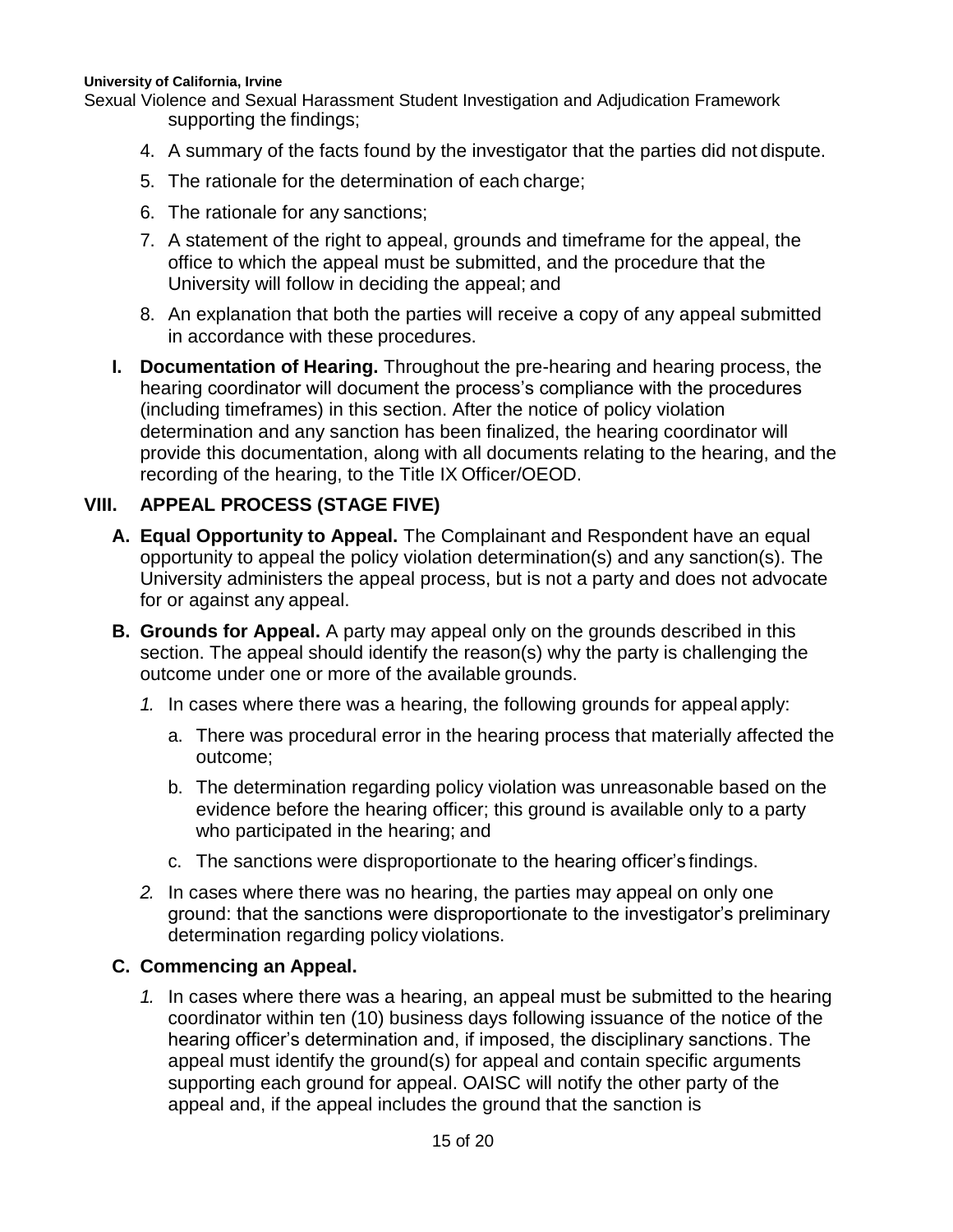Sexual Violence and Sexual Harassment Student Investigation and Adjudication Framework disproportionate, that they have an opportunity to meet with the appeal officer to discuss the proportionality of the sanction.

> *2.* In cases where there was no hearing, an appeal must be submitted in writing to OAISC within ten (10) business days following the OAISC notice to the parties that the preliminary determination was final and that OAISC would impose the proposed sanction. OAISC will notify the other party of the appeal and, if the appeal is on the ground that the sanction is disproportionate, that the parties have an opportunity to meet with the appeal officer to discuss the proportionality of the sanction.

# **D. Appeal Decision**

- *1. Standards for Deliberation.* The appeal officer will decide whether the appealing party has proven the asserted ground(s) for appeal. They will only consider the evidence presented at the hearing, the investigation file, and the appeal statements of the parties. In disproportionate sanction appeals, they may also consider any input parties provide in a meeting explained below. They will not make their own factual findings, nor any witness credibility determinations.
- *2. Disproportionate Sanction Appeals – Opportunity for Meeting.* In cases where a ground of appeal is disproportionate sanction, the parties may meet separately with the appeal officer for the limited purpose of providing input on their desired outcomes as to sanctions only.
- *3. Decision by Appeal Officer.* The appeal officermay:
	- a. Uphold the findings and sanctions;
	- b. Overturn the findings and/or sanctions;
	- c. Modify the findings and/or sanctions; or
	- d. In appeals alleging material procedural error (ground (a) above), send the case back to the hearing officer for further fact-finding if needed.
- *4. Written Report.* The appeal officer will summarize their decision in a written report that includes the following:
	- a. A statement of the grounds identified on appeal;
	- b. A summary of the information considered by the appeal officer; and
	- c. The decision of the appeal officer and the rationale for the decision including, where the findings or sanctions are overturned or modified, an explanation of why the findings were not reasonable or the sanctions were disproportionate, or how the procedural error materially affected the outcome.
- *5. Distribution of Written Decision.* Within ten (10) business days of receiving the appeal, the appeal officer will send their written decision to Complainant and Respondent (with copies sent to the Title IX Officer and OAISC).
	- a. Unless the appeal officer remands the matter, they will inform the Respondent and the Complainant that the matter is closed with no further right to appeal.
	- b. If the appeal officer remands the matter, they will specify what further fact-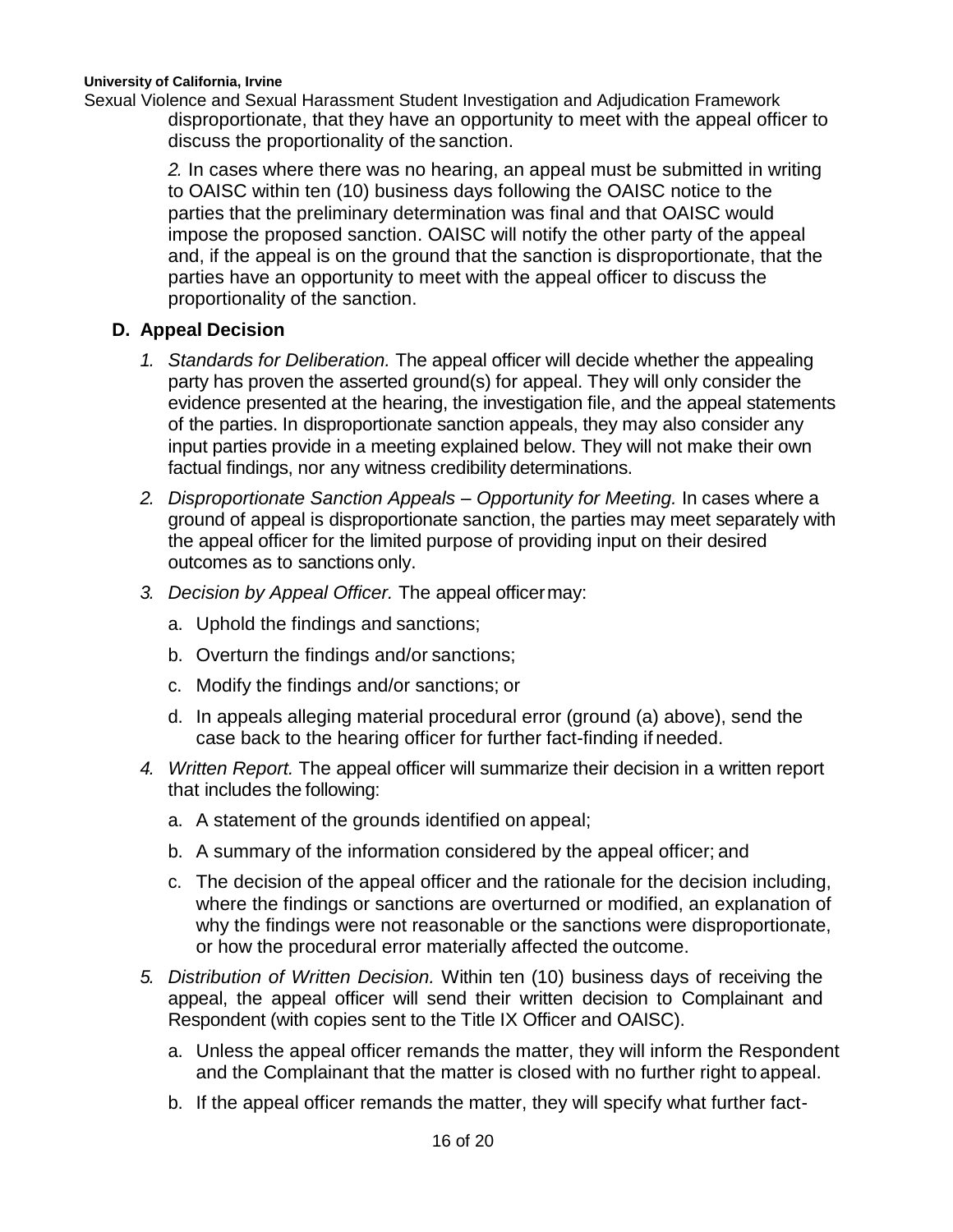Sexual Violence and Sexual Harassment Student Investigation and Adjudication Framework finding should occur or what additional information should be considered and request that the hearing officer report back to the appeal officer on their additional fact-finding. After receiving the hearing officer's additional factual findings, the appeal officer will issue their decision within ten (10) business days. This decision will be final.

## **IX. PRINCIPLES, OPTIONS, AND FACTORS IN STUDENT SANCTIONS**

### **A. Introduction**

These standards are intended to promote the consistent and proportionate application of disciplinary sanctions by the University in responding to conduct that violates the University's *Policy on Sexual Violence and Sexual Harassment* and the applicable portions of the University's *Policies Applying to Campus Activities, Organizations, and Students* (PACAOS) – Section 100.00 (*Policy on Student Conduct and Discipline*). The following describes the University's principles, options, and factors to consider in assigning sanctions when the Respondent is a student.

## **B. Principles**

- 1. The administration of student discipline will be consistent with the *Policy on Student Conduct and Discipline*.
- 2. When a student is found responsible for violating the University's *SVSH Policy*  and *Guidelines* or other University policies, the University will assign sanctions that are proportionate and appropriate to the violation, taking into consideration the context and seriousness of the violation. The University is also committed to providing appropriate remedial measures to Complainant, as described in the *SVSH Policy* and *Guidelines*.
- 3. When a student is found not responsible for violating the University's *SVSH Policy* and *Guidelines* and other University policies, the University is committed to taking reasonable efforts to assist any student who has been disadvantaged with respect to employment or academic status as a result of the unsubstantiated allegations.
- 4. Sanctions are designed to hold a student accountable for violating University standards of conduct and to promote personal growth and development. Sanctions also serve the purpose of stopping Prohibited Conduct under the *SVSH Policy* and *Guidelines*, and preventing its recurrence.
- 5. The University recognizes that acts of Sexual Violence, Sexual Harassment and other forms of Prohibited Conduct are contrary to its goals of providing an educational environment that is safe and equal for all students.
- 6. University of California campuses are encouraged to inform other UC campuses of a student's disciplinary record for violating the University's *SVSH Policy* and other University policies.

# **C. Sanctioning Options**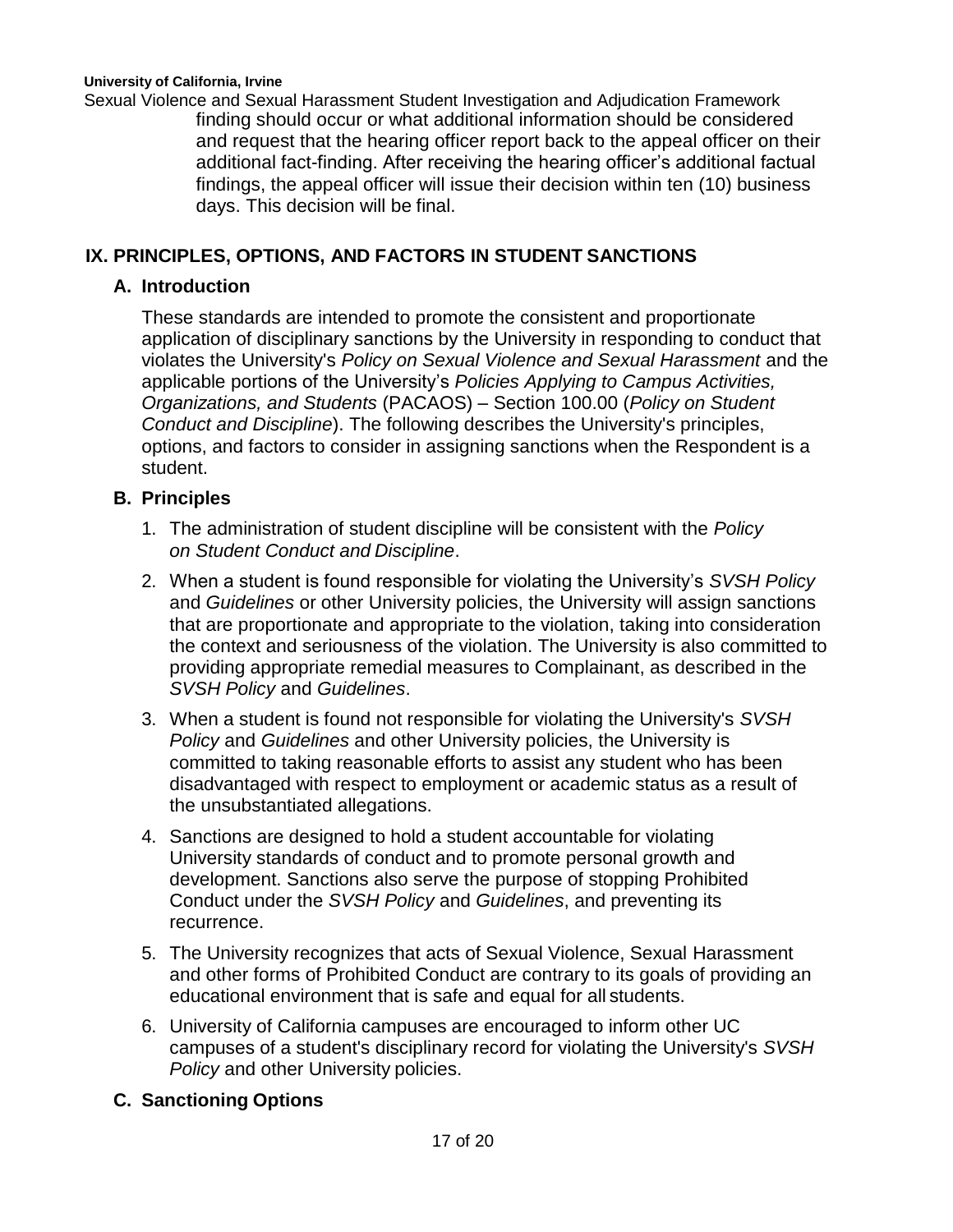Sexual Violence and Sexual Harassment Student Investigation and Adjudication Framework

- 1. University sanctions include, but are not limited to:
	- a. Dismissal from the University of California;
	- b. Suspension from the University of California;
	- c. Exclusion from areas of the campus and/or from official University functions;
	- d. Loss of privileges and/or exclusion from activities;
	- e. Restitution;
	- f. Probation;
	- g. Censure/Warning; and/or
	- h. Other actions as set forth in University policy and campus regulations.
- 2. The definitions of sanctions are found in *PACAOS* Section 105.00 (Types of Student Disciplinary Action) of the *Policy on Student Conduct and Discipline* and local campus regulations.
- *3.* The posting of sanctions on academic transcripts will follow University policy as defined in *PACAOS*, Section 106.00 of the *Policy on Student Conduct and Discipline.*

# **D. Factors Considered In Determining Sanctions**

- 1. In all cases, when determining the appropriate and proportionate sanction, the following factors will be taken into account when applicable:
	- a. Seriousness of violation: location and extent of touching; duration of conduct; single or repeated acts; multiple policy violations in connection with the incident; verbal or physical intimidation; use of authority to abuse trust or confidence; presence of weapons; use of force or violence; physical injury; menace; duress; deliberately causing or taking advantage of a person's incapacitation; and recording, photographing, transmitting, viewing, or distributing intimate or sexual images without consent.
	- b. Intent or motivation behind violation: no intent to cause harm; passive role in violation; pressured or induced by others to participate in the violation; planned or predatory conduct; hate or bias based on the Complainant's membership or perceived membership in a protected group as defined in *PACAOS* Section 104.90 of the *Policy on Student Conduct and Discipline*.
	- *c.* Whether the conduct is aggravated, as defined in the *SVSH Policy* and referenced in the *Guidelines.*
	- d. Response following violation: voluntarily acknowledged wrongdoing at early stage of the process; failure to follow no contact order; attempt to influence witnesses; obstructed or disrupted the process.
	- e. Disciplinary history: unrelated prior violations; related priorviolations.
	- f. Impact on others: input from the Complainant; protection or safety of the Complainant or the community.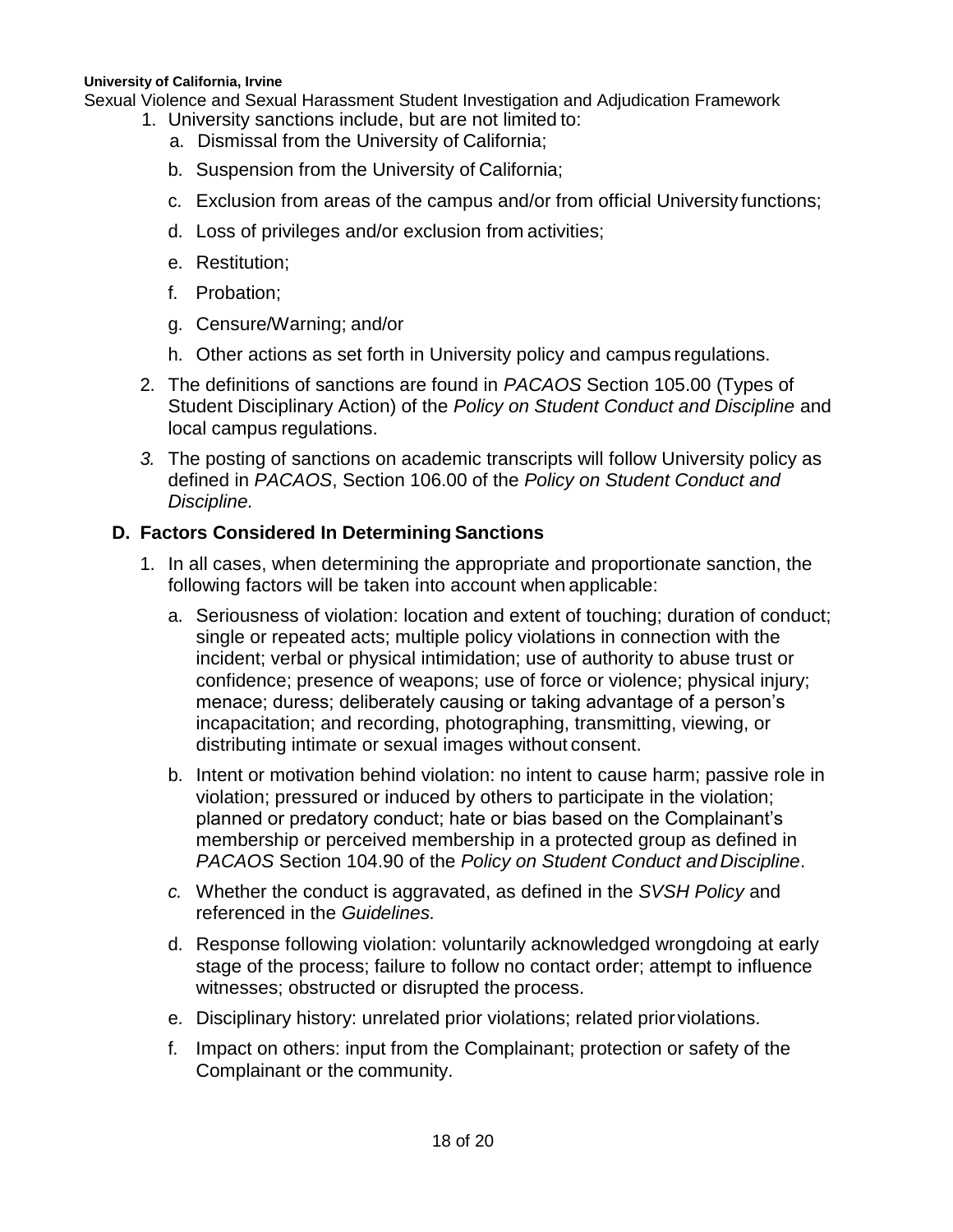Sexual Violence and Sexual Harassment Student Investigation and Adjudication Framework

### **E. Sanctions for Certain Conduct**

- 1. Sanctions will be assigned as follows:
	- a. Sexual Assault Penetration or Sexual Assault Contact that is aggravated as defined in the *SVSH Policy* will result in a minimum sanction of suspension for two calendar years.
	- b. Sexual Assault Penetration, Domestic or Dating Violence, or Stalking will result in a minimum sanction of suspension for two calendar years unless there are exceptional circumstances.
	- c. Sexual Assault Contact will result in a minimum sanction of suspension for one calendar year, unless there are exceptional circumstances.
	- d. Sexual Harassment and Other Prohibited Behavior, as defined by the *SVSH Policy*, will not result in any minimum sanction but will be sanctioned in accordance with the factors identified in Section D above.
- 2. Assigned sanctions for each case will be documented and reported to the Systemwide Title IX Director on a regular basis. The report is to ensure a reasonable level of consistency from campus to campus.

### **IV. RELATED INFORMATION**

UC Policy on **Sexual Violence and [Sexual](https://policy.ucop.edu/doc/4000385/SVSH) Harassment** 

UCI Guidelines on Sexual Violence and Sexual Harassment

[Policies Applying to Campus Activities, Organizations, and Students \(PACAOS\)](http://policy.ucop.edu/doc/2710530/PACAOS-100)

Revised 1/17/2020 consistent with Appendix E issued on 7/31/2019